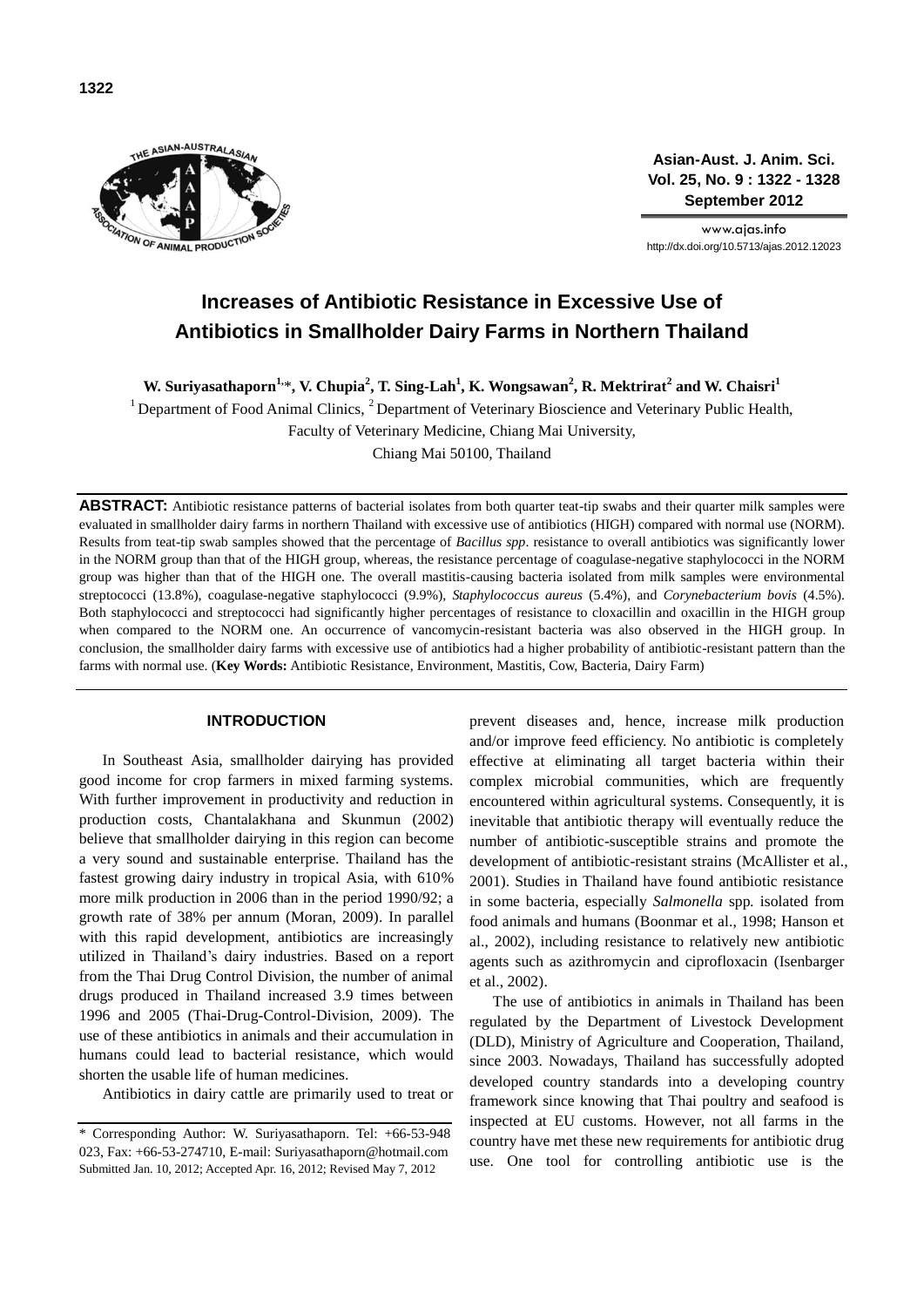certification of farm standards by the DLD. All antibiotic use in the standard dairy farms must be authorized by DLD trained and registered official-farm-advisor veterinarians, and recorded. Although the antibiotics used is an important component of a preventive and treatment program, the final decision for their use is taken by the farm owners themselves based on their experience and economic situation. The different frequency of antibiotic use might result in differences in the antibiotic resistance of bacteria in either the udder or environment. Therefore, the objective of this study was to identify the antibiotic resistance of pathogens isolated from either quarter milk or the environment.

# **MATERIALS AND METHODS**

#### **Farm selection and study design**

This study was performed during 15th to 30th March 2008. Eighteen smallholder dairy farms (a farm with >20 milking cows) which were members of Mae Wang Dairy cooperative, Chiang Mai Province, Thailand, were included in the study. To control the difference of location, all farms were situated within a 5-km radius. All the farms had been certified as standard DLD farms for at least 2 years, and were advised by an official-farm-advisor veterinarian from their cooperative. All antibiotic use had been authorized by the veterinarian and recorded as a regulation of certified standard farms. All the farms had been in the herd health management program, including reproductive management, mastitis control program and data collection, for at least 6 months. The mastitis control program of their cooperative included monthly somatic cell count testing at farm and cow levels, decision making on the treatment of clinical and subclinical mastitis cows, regular milking machine instrument checking, price penalty on high bulk somatic cell count, and a fine of 20 times the cost of milk revenue when the milk sold was contaminated with antibiotics. Most cows were crossbred Holstein Friesian that were in free stall barns and milked twice daily. Bucket-type milking machines were used in all farms, with an average of 6 cows/milking unit.

The farms were separated into 2 groups based on their antibiotic use records by the authorized veterinarian. In general, Thai dairy farmers have an only routine use of antibiotic for antibiotic dry cow therapy, and most cows will experience once with antibiotic treatment during lactation. Therefore, most cows were received approximately 2 times in lactation with taking about 1 yr. From annual antibiotic use records, an annual average of antibiotic use in a farm was calculated from individual use, and was used to determine the farm group variable. The farm groups comprised i) normal use (NORM), being no more than 2 times/cow/yr of antibiotic use, and ii) excessive use (HIGH),

being more than 2 times/cow/yr. Milk samples were collected from chronic subclinical mastitis cows identified by <200,000 cells/cc of the last two somatic cell count (SCC) measurements or clinical mastitis cows at sample collection date. Milk samples, which were separated into quarters of subclinical mastitis cows, were aseptically collected. Systematic random sampling of cows selected with an odd-number was used to collect swab samples at the rear-right teat tip areas. Sterile cotton buds soaked in 0.9% normal saline were used to swab the  $1\times1$  cm<sup>2</sup> area of the teat tips, and collect transport media. Samples were immediately transported to the milk quality laboratory of Faculty of Veterinary Medicine, Chiang Mai University.

#### **Bacterial identification**

All milk samples were cultured on trypticase soy agar containing 5% bovine calf blood and incubated at  $37^{\circ}$ C for 48 h. The colonies presented were examined microbiologically according to standard procedures of the National Mastitis Council (Harmon et al., 1990). Criteria were made for the diagnosis of pathogens based on bacterial morphology, gram staining and biochemical tests. Distinguishing streptococci and staphylococci was carried out by the catalase test. Bacteria exhibiting a catalase positive reaction were examined further by the coagulase test to differentiate the potential of *Staph. aureus* from the usual coagulase-negative staphylococci (CNS), while catalase negative bacteria were tested with the CAMP reaction, esculin hydrolysis and sugar fermentation tests to distinguish *Streptococcus* spp. Grown gram-negative bacteria were also determined by using biochemical characteristics including, triple sugar iron agar, and motility indole lysine, citrate utilization and urea hydrolysis tests.

# **Antibiotic susceptibility testing**

Antibiotic susceptibility of the isolates was determined by the agar disc diffusion method according to the standard National Mastitis Council guideline (NMC, 1999). The antibiotics used included tetracycline  $(30 \mu g)$ , oxacillin  $(1$  $\mu$ g), cloxacillin (5  $\mu$ g), cephalexin (30  $\mu$ g), vancomycin (30  $\mu$ g), erythromycin (15  $\mu$ g), gentamycin (10  $\mu$ g), and neomycin  $(30 \mu g)$ . Isolates categorized as susceptible or resistant (the latter including both "intermediate' and "resistant" isolates) were in accordance with the methods and criteria described by the National Committee for Clinical Laboratory Standards (NCCLS, 2002).

### **Statistical analysis**

Data on the distribution of bacterial isolates and antibiotic resistance were described by frequency and percentages. Comparisons of bacterial isolates and antibiotic susceptibilities were performed among the farm groups by Fisher's Exact Chi-square tests. Significant levels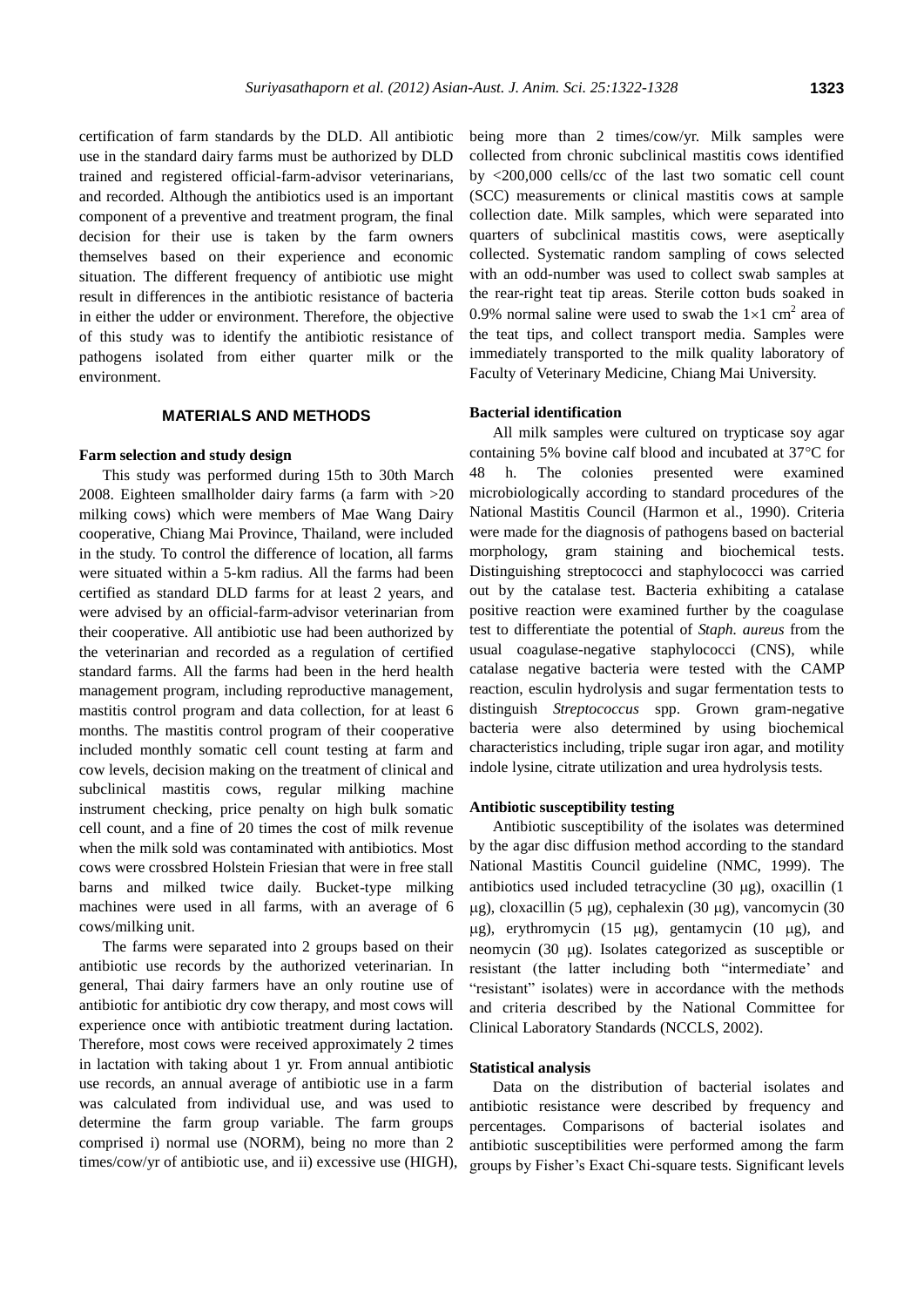|                                         | <b>NORM</b>     | HIGH            | Statistic value | p-value |
|-----------------------------------------|-----------------|-----------------|-----------------|---------|
| Farm characteristics                    |                 |                 |                 |         |
| Number of farms                         | 8               | 10              |                 |         |
| Total cows in farms                     | 110             | 128             |                 |         |
| Average cows per farm                   | 13.75           | 12.80           |                 |         |
| Subclinical mastitis prevalence         | 0.43            | 0.35            | 4.53            | 0.04    |
| in the last 3 months prior to study     |                 |                 |                 |         |
| Cow characteristics (mean±SEM)          |                 |                 |                 |         |
| Average parity                          | $2.66 \pm 0.23$ | $3.71 \pm 0.34$ | $-2.55$         | 0.01    |
| Average days in milk (days)             | $239 \pm 21.1$  | $173 \pm 15.4$  | 2.31            | 0.02    |
| Geometric mean of somatic cells         | 845             | 580             | 1.65            | 0.10    |
| Geometric mean of somatic cells         | 387             | 361             | 0.21            | 0.83    |
| in the last 3 months prior to study     |                 |                 |                 |         |
| Sample characteristics                  |                 |                 |                 |         |
| Number of subclinical mastitis cows     | 38              | 38              | 0.44            | 0.51    |
| Number of sampling cows                 | 36              | 37              |                 |         |
| Number of quarter samples               | 140             | 147             |                 |         |
| Positive intramammary-infected cows     | 23              | 24              | 0.00            | 1.00    |
| Positive intramammary-infected quarters | 50              | 56              | 0.09            | 0.77    |
| Number of swab samples (cows)           | 12              | 15              |                 |         |

**Table 1.** Characteristics of farms with different antibiotics use: i) normal use (NORM), being no more than 2 times/cow/yr of antibiotic use, and ii) excessive use (HIGH), being more than 2 times/cow/yr

were defined at  $p<0.05$ .

# **RESULTS**

The total number of milking cows from 18 smallholder dairy farms was 238, with an average of 13.22 cows/farms. Farms, cows and sample characteristics were separated into farm groups as described in Table 1. The general characteristics of farms and samples used in both groups were similar; except for the prevalence of subclinical mastitis in the NORM group during the last 3 months prior to study, which was significantly higher than that in the HIGH group. Cow performance in HIGH farms was different to that in NORM ones, including parity, days in

milk, and somatic cell counts (Table 1). From 38 subclinical cows in both groups, 2 in the NORM group and 1 in the HIGH one were excluded from experiments because of farm management problems. Four quarters in the NORM group and a quarter in the HIGH one did not function. Cows in the HIGH group had higher average parity and lower average days in milk than those in the NORM group  $(p<0.05)$ .

Percentages of antibiotic resistance patterns of *Bacillus* spp. and CNS of the swap samples from farms with high and low antibiotic use are shown in Table 2. The percentages of all antibiotic resistance in *Bacillus* spp. were significantly lower in the NORM group (18.2%) than in the HIGH one (72.7%). In contrast, the percentage of CNS

| Table 2. Percentages of antibiotic resistant patterns of <i>Bacillus</i> spp. and coagulase-negative staphylococci (CNS) from swab samples of |  |  |  |  |  |
|-----------------------------------------------------------------------------------------------------------------------------------------------|--|--|--|--|--|
| farms with high (HIGH) and normal antibiotic use (NORM)                                                                                       |  |  |  |  |  |

|                                  | Bacillus spp.   |                |                 |      |      | <b>CNS</b>     |      |                 |      |      |
|----------------------------------|-----------------|----------------|-----------------|------|------|----------------|------|-----------------|------|------|
| Antibiotics                      | NORM $(n = 11)$ |                | $HIGH (n = 11)$ |      | p    | NORM $(n = 8)$ |      | $HIGH (n = 26)$ |      | p    |
|                                  | $S^1$           | R <sup>1</sup> | S               | R    |      | S              | R    | S               | R    |      |
| Oxytetracyclin                   | 100.0           | 0.0            | 63.6            | 36.4 | 0.09 | 75.0           | 25.0 | 96.2            | 3.9  | 0.13 |
| Cloxacillin                      | 100.0           | 0.0            | 63.6            | 36.4 | 0.09 | 75.0           | 25.0 | 84.6            | 15.4 | 0.61 |
| Oxacillin                        | 100.0           | 0.0            | 72.7            | 27.3 | 0.21 | 75.0           | 25.0 | 84.6            | 15.4 | 0.61 |
| Cephalexine                      | 90.9            | 9.1            | 90.9            | 9.1  | 1.00 | 87.5           | 12.5 | 96.2            | 3.9  | 0.42 |
| Vancomycin                       | 100.0           | 0.0            | 90.9            | 9.1  | 1.00 | 100.0          | 0.0  | 96.2            | 3.9  | 1.00 |
| Gentamycin                       | 90.9            | 9.1            | 81.8            | 18.2 | 1.00 | 87.5           | 12.5 | 100.0           | 0.0  | 0.23 |
| Erythromycin                     | 100.0           | 0.0            | 81.8            | 18.2 | 0.48 | 87.5           | 12.5 | 96.2            | 3.9  | 0.42 |
| Neomycin                         | 90.9            | 9.1            | 90.9            | 9.1  | 1.00 | 87.5           | 12.5 | 88.5            | 11.5 | 1.00 |
| All antibiotics <sup>a</sup>     | 81.8            | 18.2           | 27.3            | 72.7 | 0.03 | 37.5           | 62.5 | 76.9            | 23.1 | 0.08 |
| Resistances $\geq 2$ antibiotics | 90.9            | 9.1            | 54.6            | 45.5 | 0.15 | 75.0           | 25.0 | 80.8            | 19.2 | 1.00 |

 $1 S =$  Susceptible, R = Resistance. <sup>a</sup> Resistant to at least one drug test.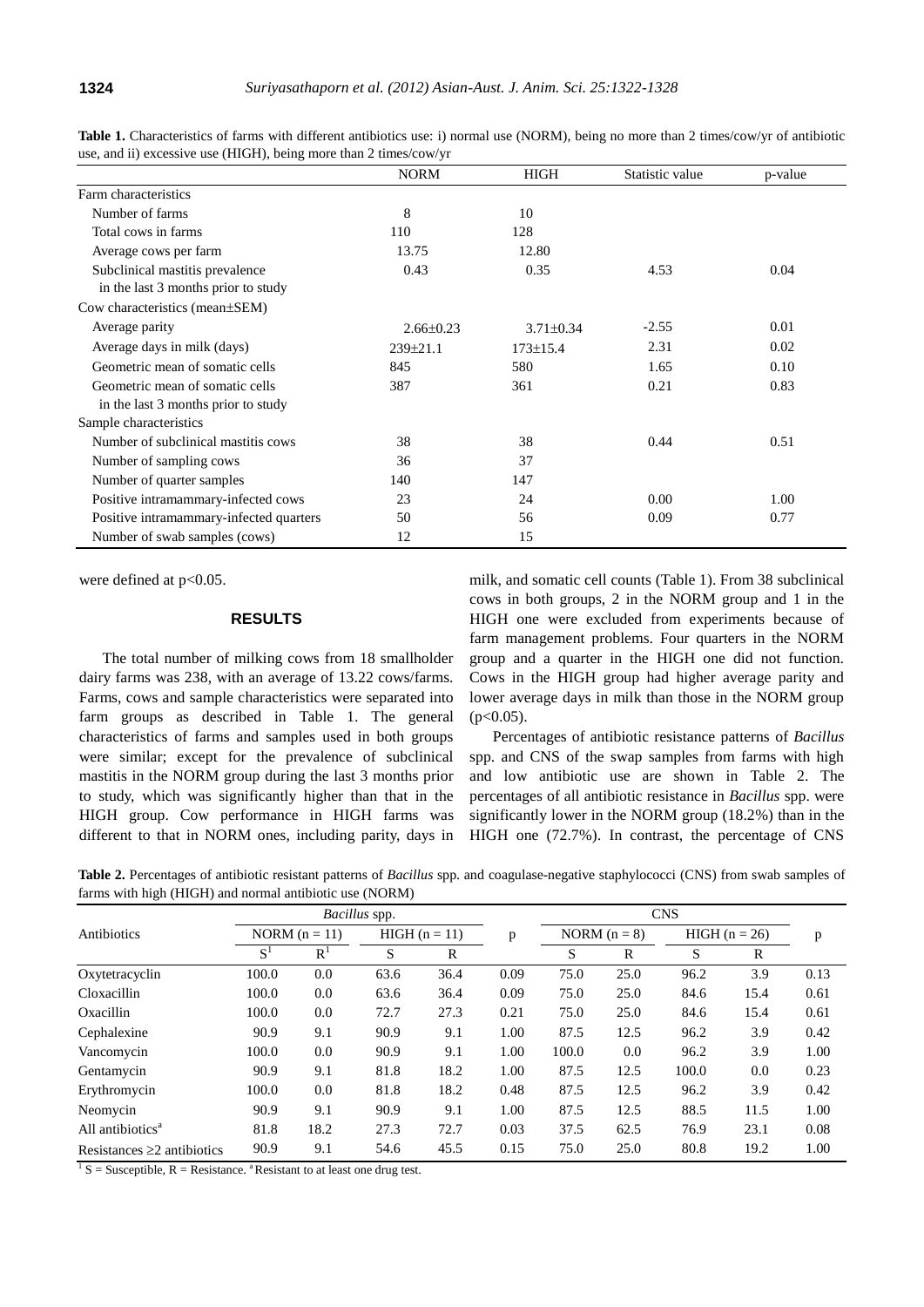|                        | All            |         |                | <b>NORM</b> | <b>HIGH</b>    |         |                                      |
|------------------------|----------------|---------|----------------|-------------|----------------|---------|--------------------------------------|
|                        | N              | Percent | N              | Percent     | N              | Percent | $p$ -value <sup><math>a</math></sup> |
| Negative sample        | 204            | 65.2    | 96             | 62.3        | 108            | 67.9    | 0.34                                 |
| <b>CNS</b>             | 31             | 9.9     | 21             | 13.6        | 10             | 6.3     | 0.03                                 |
| Staph. Aureus          | 17             | 5.4     | 13             | 8.4         | $\overline{4}$ | 2.5     | 0.02                                 |
| Strep. Uberis          | 30             | 9.6     | 12             | 7.8         | 18             | 11.3    | 0.33                                 |
| Strep. Dysgalactiae    | 10             | 3.2     | 7              | 4.6         | 3              | 1.9     | 0.21                                 |
| $C.$ bovis             | 14             | 4.5     | $\overline{0}$ | 0.0         | 14             | 8.8     | < 0.01                               |
| Other streptococci     | 3              | 1.0     | 2              | 1.3         |                | 0.6     | 0.62                                 |
| Gram negative bacteria | $\overline{4}$ | 1.2     | 3              | 2.0         |                | 0.6     | 0.74                                 |
| Total                  | 313            | 100.0   | 159            | 100.0       | 154            | 100.0   |                                      |

**Table 3.** Bacterial isolates from quarter milk samples of subclinical mastitis cows separated into farm groups comprising i) normal use (NORM), being no more than 2 times/cow/yr of antibiotic use, and ii) excessive use (HIGH), being more than 2 times/cow/yr

<sup>a</sup> Comparisons of specified bacteria between HIGH and NORM.

resistance to all antibiotics in the NORM group (62.5%) was higher than that of the HIGH one (23.1%). Interestingly, two isolates were resistant to vancomycin in the HIGH group.

Bacterial isolates from quarter milk samples of subclinical mastitis cows were separated into farm groups as shown in Table 3. Overall, most isolates were environmental streptococci (13.8%), including *Strep. uberis* (9.6%), *Strep. dysgalactiae* (3.2%), and other streptococci (1.0%). Other isolates showing high levels of intramammary infection were CNS (9.9%), *Staph. aureus* (5.4%), and *C. bovis* (4.5%). Prevalence of CNS (13.6%) and *Strep. uberis* (11.3%) were at the highest level in the NORM and HIGH, respectively. In comparison between the two groups, the HIGH group had higher isolates of *C. bovis* (p<0.05), but significantly lower isolates of CNS and *Staph. aureus* than the NORM group.

Percentages of antibiotic resistant patterns of mastitiscausing pathogens from farms with high and normal antibiotic use are shown in Table 4. Values of overall resistance indicate that *Strep. uberis* and *Strep. dysgalactiae* have high levels of resistance, especially to oxytetracycline, gentamycin and neomycin. In contrast, staphylococci were highly susceptible to oxytetracycline, gentamycin, or neomycin. The most susceptible antibiotic for all 4 mastitis pathogens were cephalexine and vancomycin. These results suggest that there were differences in the percentage of isolates that showed resistance to cloxacillin between NORM and HIGH use farms. Resistance percentages of CNS, *Staph. aureus* and *Strep. uberis* against cloxacillin were higher in the HIGH group than in the NORM one. However, no significant difference was found in any statistical tests among the 4 mastitis pathogens in the NORM or HIGH group.

Percentages of antibiotic resistant patterns of staphylococci and streptococci, both of which cause mastitis, from farms with high and normal antibiotic use are shown in Table 5. Staphylococci were highly resistant to cloxacillin (28.6%) and oxacillin (21.0%) in the HIGH group, and streptococci were highly resistant to oxytetracycline (36.8% and 22.7%), gentamycin (73.7% and 77.3%) and neomycin (94.7% and 90.9%) in the

|                                  | <b>CNS</b>                |                           |                           | Staph. aureus            |                           | Strep. uberis             |                          | Strep. dysgalactiae      |
|----------------------------------|---------------------------|---------------------------|---------------------------|--------------------------|---------------------------|---------------------------|--------------------------|--------------------------|
| Antibiotics                      | <b>NORM</b><br>$(n = 21)$ | <b>HIGH</b><br>$(n = 11)$ | <b>NORM</b><br>$(n = 13)$ | <b>HIGH</b><br>$(n = 4)$ | <b>NORM</b><br>$(n = 12)$ | <b>HIGH</b><br>$(n = 18)$ | <b>NORM</b><br>$(n = 7)$ | <b>HIGH</b><br>$(n = 3)$ |
| Oxytetracyclin                   | 4.8                       | 10.0                      | 30.8                      | 0.0                      | 25.0                      | 16.7                      | 50.0                     | 66.7                     |
| Cloxacillin                      | $4.8*$                    | $10.0*$                   | $15.4*$                   | $25.0*$                  | $8.3*$                    | $22.2*$                   | 0.0                      | 0.0                      |
| Oxacillin                        | 9.5                       | 20.0                      | 0.0                       | 25.0                     | 0.0                       | 16.7                      | 0.0                      | $0.0\,$                  |
| Cephalexine                      | 0.0                       | 0.0                       | 0.0                       | 0.0                      | 0.0                       | 5.6                       | 0.0                      | 0.0                      |
| Vancomycin                       | 4.8                       | 0.0                       | 0.0                       | 0.0                      | 0.0                       | 0.0                       | 0.0                      | 0.0                      |
| Gentamycin                       | 0.0                       | 0.0                       | 0.0                       | 0.0                      | 75.0                      | 72.2                      | 66.7                     | 100.0                    |
| Erythromycin                     | 9.5                       | 0.0                       | 0.0                       | 0.0                      | 0.0                       | 5.6                       | 0.0                      | 0.0                      |
| Neomycin                         | 0.0                       | 10.0                      | 0.0                       | 0.0                      | 91.7                      | 77.8                      | 100.0                    | 100.0                    |
| All antibiotics <sup>a</sup>     | 23.8                      | 45.5                      | 38.5                      | 25.0                     | 91.7                      | 88.9                      | 100.0                    | 100.0                    |
| Resistances $\geq 2$ antibiotics | 4.8                       | 18.2                      | 0.0                       | 0.0                      | 25.0                      | 22.2                      | 28.6                     | 66.7                     |

**Table 4.** Percentages of antibiotic resistant patterns of pathogens causing mastitis in farms with excessive and normal antibiotic use

<sup>a</sup> Resistant to at least one drug test. \* Comparisons of specified bacteria between HIGH and NORM.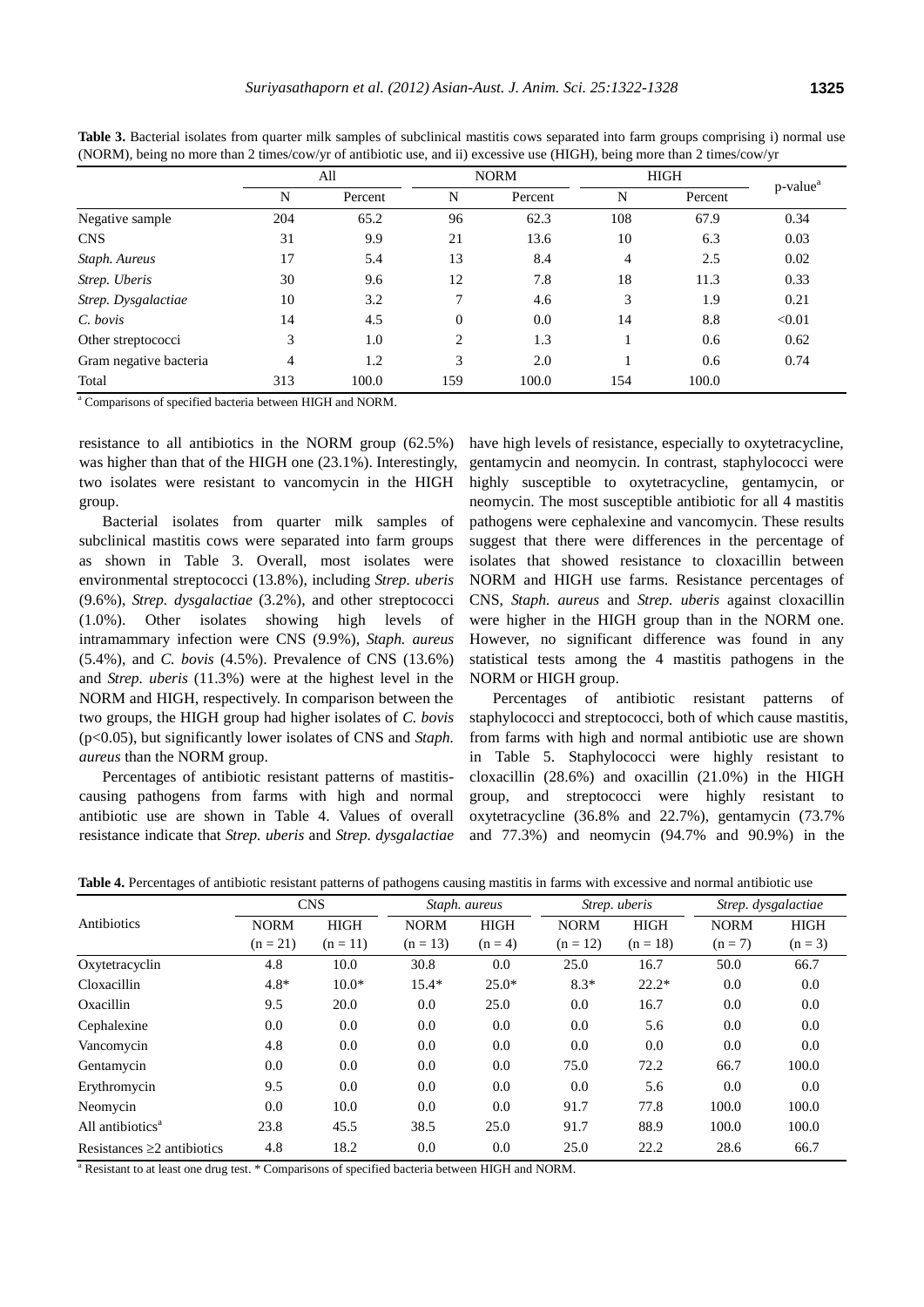|                                 |                           | Staphylococci             |                           | Streptococci <sup>a</sup> | Both pathogens <sup>b</sup> |                           |
|---------------------------------|---------------------------|---------------------------|---------------------------|---------------------------|-----------------------------|---------------------------|
| Antibiotics                     | <b>NORM</b><br>$(n = 34)$ | <b>HIGH</b><br>$(n = 15)$ | <b>NORM</b><br>$(n = 19)$ | <b>HIGH</b><br>$(n = 22)$ | <b>NORM</b><br>$(n = 55)$   | <b>HIGH</b><br>$(n = 37)$ |
| Oxytetracyclin                  | 14.7                      | 7.1                       | 36.8                      | 22.7                      | 21.8                        | 16.2                      |
| Cloxacillin                     | 14.7                      | 28.6                      | 5.3                       | 22.7                      | $10.9**$                    | $27.0**$                  |
| Oxacillin                       | $5.9*$                    | $21.0*$                   | 0.0                       | 13.6                      | $3.6**$                     | 18.9**                    |
| Cephalexine                     | 2.9                       | 7.1                       | 0.0                       | 4.5                       | 1.8                         | 5.4                       |
| Vancomycin                      | 2.9                       | 0.0                       | 0.0                       | 0.0                       | 1.8                         | 0.0                       |
| Gentamycin                      | 0.0                       | 0.0                       | 73.7                      | 77.3                      | $27.3*$                     | $45.9*$                   |
| Erythromycin                    | 5.9                       | 0.0                       | 0.0                       | 4.5                       | 3.6                         | 2.7                       |
| Neomycin                        | 0.0                       | 7.1                       | 94.7                      | 81.8                      | $34.5*$                     | $51.3*$                   |
| All antibiotics <sup>c</sup>    | 29.4                      | 40.0                      | 94.7                      | 90.9                      | $52.7*$                     | $69.4*$                   |
| Resistance $\geq 2$ antibiotics | 2.9                       | 13.3                      | 26.3                      | 31.8                      | 10.9                        | 22.2                      |

Table 5. Percentages of antibiotic resistant patterns of staphylococci and streptococci, which both cause mastitis in farms with high and normal antibiotic use

<sup>a</sup> Streptococci including Strep. uberis, Strep. dysgalactia, and other streptococci. <sup>b</sup> Pathogens including both staphylococci and streptococci

<sup>c</sup> Resistant to at least one drug test.\* Differences between NORM and HIGH at p<0.05. \*\* Differences between NORM and HIGH at p<0.05.

NORM and HIGH group, respectively. Both staphylococci and streptococci were highly resistant to cloxacillin and oxacillin in the HIGH group. Most mastitis pathogens were susceptible to cephalexine, vancomycin and erythromycin. The percentage of antibiotic resistance for staphylococci against oxacillin in the NORM group was lower than that in the HIGH one. In comparison between pathogens of the HIGH and NORM group, antibiotic resistance against cloxacillin and oxacillin was associated with the frequency of antibiotic use in farms (p<0.05). Gentamycin, neomycin and all antibiotics in the HIGH group tended to have higher resistant percentages than in the NORM group.

# **DISCUSSION**

In this study, farms were separated into two groups: normal use (NORM), being no more than 2 times/cow/yr of antibiotic use, and excessive use (HIGH), being more than 2 times/cow/yr. Based on a report from Thai Drug Control Division, the number of animal drugs produced in Thailand increased 3.9 times between 1996 and 2005 (Thai-Drug-Control-Division, 2009). One of the food-safety issues in Thailand is misuse or over-use of antibiotics, which sometimes leaves drug residuals in meat and dairy products (Ranong and Chalermpao, 2003). Based on two consecutive SCC measurements, subclinical mastitis prevalence in the NORM group (0.43) was higher than that of the HIGH group (0.35) during the last 3 months prior study. The prevalence in this study was a little higher than that previously reported in Thailand (Chaikhun et al., 2005), and Ethiopia (Workineh et al., 2002; Almaw et al., 2008). Farms with high limitations on antibiotic use, especially organic farms, have a higher prevalence of subclinical mastitis than conventional farms (Roesch et al., 2007). A study conducted in Denmark provided strong evidence that the rate of

mastitis therapy was associated with a desire to reduce overall antibiotic treatment.

Public health concerns advise prudent use of antibiotics, as their use may promote bacterial antibiotic resistance and leave antibiotic residues in the food chain (Berry and Hillerton, 2002). To reduce the risk of getting diseases from antibiotic resistant bacteria, the use of antibiotics must be restricted. In this study, *Bacillus* spp. and CNS were used as bacterial normal flora in a dairy farm environment. *Bacillus*  spp., including *B. cereus* and *B. anthracis*, were chosen as a representative for Gram-positive indigenous soil bacteria to test the effect of spreading to various environments in many studies (Jensen et al., 2001; Black et al., 2008). CNS was also used for investigating environment such as wastewater and drinking water (Faria et al., 2009). The percentages of *Bacillus* spp. resistance to all antibiotics in the NORM group were significantly lower than those of the HIGH group; whereas, the percentage of CNS resistance to all antibiotics the NORM group was higher than that of the HIGH one. Antibiotic resistant environmental bacteria, shown in this study, might relate to the high use of antibiotics in smallholder dairy farms in Thailand. In addition, vancomycin resistant bacteria were found in the HIGH group. The high use of antibiotic may participate in high frequency of improper antibiotic use resulting in increasing a frequency of antibiotic resistance (McAllister et al., 2001). In addition a conventional small dairy farm had lower antibiotic resistance after managing as an experimentally organic dairy farm for 6 month (Suriyasathaporn, 2010).

This study showed a similar result to a previous one in Chiang Mai Province, Thailand, in which most bacterial isolates were environmental streptococci and CNS (Boonyayatra et al., 2007; Suriyasathaporn, 2011). Regarding to antibiotic using, both CNS and *Strep. uberis*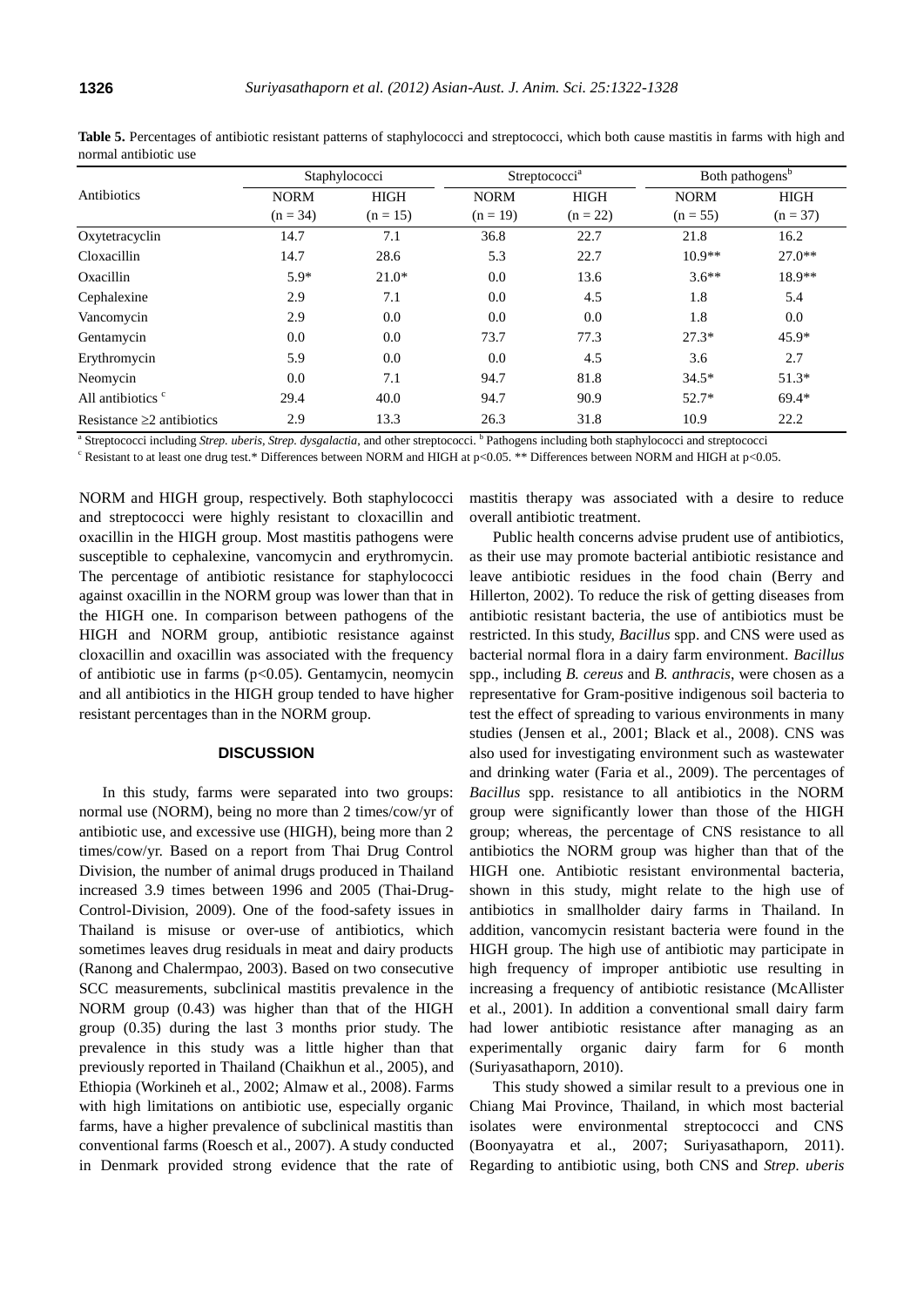were the most common isolates in the NORM and HIGH group, respectively. However, CNS is a member of the opportunistic pathogen group, which mostly causes subclinical mastitis and is, reported less on the problems of antibiotic resistance (Boonyayatra et al., 2007). Interestingly, *C. bovis* was isolated less in the NORM group than in the HIGH one  $(p<0.05)$ . *C. bovis* is contagious mastitis-causing bacteria that are most commonly associated with subclinical infection. Intramammary infection of *C. bovis* not only causes moderately increasing SCC, but also mildly increasing California Mastitis Test or CMT score (Radostits et al., 2008). *C. bovis* might be related to fewer mastitis diagnoses, and is consequently found in the HIGH group.

Values of overall resistance indicate that *Strep. uberis* and *Strep. dysgalactiae* have high resistance levels, especially to oxytetracycline, gentamycin and neomycin (Table 4). In contrast, staphylococci are highly susceptible to oxytetracycline, gentamycin, or neomycin. All 4 mastitis pathogens were most susceptible to cephalexine and vancomycin. In general, resistant isolates were distinguished by the difference of their minimal inhibitory concentration (MIC). Pol and Ruegg (2007) showed higher MIC levels of most antibiotics versus environmental streptococci than those found in CNS. In most antibiotic use in smallholder dairy farms, cloxacillin showed differences in percentages of antibiotic resistance between farms that used normal and high antibiotics. Percentages of CNS, *Staph. aureus* and *Strep. uberis* resistance against cloxacillin in the HIGH group were higher than those in the NORM one.

In northern Thailand, cloxacillin represents over 80% of the intramammary drugs available on the market. A wide variety of antibiotic drugs has been used, often in an indiscriminate and inappropriate manner, thus impairing solutions to problems or leading to aggravation. Moreover, an important problem that arises from this kind of conduct is the increasing occurrence of microbial resistance (Susamo and Ocampo, 1992). Furthermore, the wide use of sulfa-trimethroprim, tetracycline and gentamicin to treat gastro-intestinal and other diseases in cattle has probably aided in developing resistance to these antibiotic agents.

Cloxacillin is the antibiotic mostly used in Thailand's dairy farms and it showed differences in percentages of antibiotic resistance between the NORM and HIGH group. The percentages of CNS, *Staph. aureus* and *Strep. uberis* resistance to cloxacillin in the HIGH group were higher than those in the NORM group. However, no significant difference was found among the 4 mastitis pathogens in all statistical tests between the NORM and HIGH group. The lower usage of antibiotics in the NORM group might be related to lower resistance levels. A previous study showed a close relationship between levels of antibiotic resistance and the exposition of antibiotic use (Lopez-Lozano et al., 2000).

### **CONCLUSION**

In conclusion, farms with excessive use of antibiotics had a lower prevalence of mastitis. Mastitis-causing bacteria occurring in farms with excessive use and normal use of antibiotics were environmental streptococci and coagulase negative staphylococci, respectively. The problem of antibiotic resistance was found more in farms with excessive antibiotic usage than those with normal usage.

#### **ACKNOWLEDGEMENTS**

We would like to express our sincere thanks to farmers in Mae Wang dairy cooperative who gave us an opportunity for the study. This study was funded by Thailand Research Fund in fulfillment of the project. The authors also thank Rudland R. Colin for his English checking.

#### **REFERENCES**

- Almaw, G., A. Zerihun and Y. Asfaw. 2008. Bovine mastitis and its association with selected risk factors in smallholder dairy farms in and around bahir dar, ethiopia. Trop. Anim. Health Prod. 40:427-432.
- Berry, E. A. and J. E. Hillerton. 2002. The effect of selective dry cow treatment on new intramammary infections. J. Dairy Sci. 85:112-121.
- Black, D. G., T. M. Taylor, H. J. Kerr, S. Padhi, T. J. Montville and P. M. Davidson. 2008. Decontamination of fluid milk containing bacillus spores using commercial household products. J. Food Prot. 71:473-478.
- Boonmar, S., A. Bangtrakulnonth, S. Pornruangwong, S. Samosornsuk, K. Kaneko and M. Ogawa. 1998. Significant increase in antibiotic resistance of salmonella isolates from human beings and chicken meat in thailand. Vet. Microbiol. 62:73-80.
- Boonyayatra, S., J. Thaboonpeng, K. Kreausukon and W. Suriyasathaporn. 2007. Anitimicrobial resistance of mastitisassociated bacteria in lactating dairy cows in chiang mai province. Chiang Mai Vet. J. 5:135-145.
- Chaikhun, T., S. Surawong, S. Boonyayatra and W. Suriyasathaporn. 2005. Factors associated with subclinical mastitis in posparturient lactating cows in chiang mai and lumphun provinces. Chiang Mai Vet. J. 3:31-42.
- Chantalakhana, C. and P. Skunmun. 2002. Sustainable smallholder animal systems in the tropics. Kasetsart University Press, Bangkok.
- Faria, C., I. Vaz-Moreira, E. Serapicos, O. C. Nunes and C. M. Manaia. 2009. Antibiotic resistance in coagulase negative staphylococci isolated from wastewater and drinking water. Sci. Total Environ. 407:3876-3882.
- Hanson, R., J. B. Kaneene, P. Padungtod, K. Hirokawa and C.